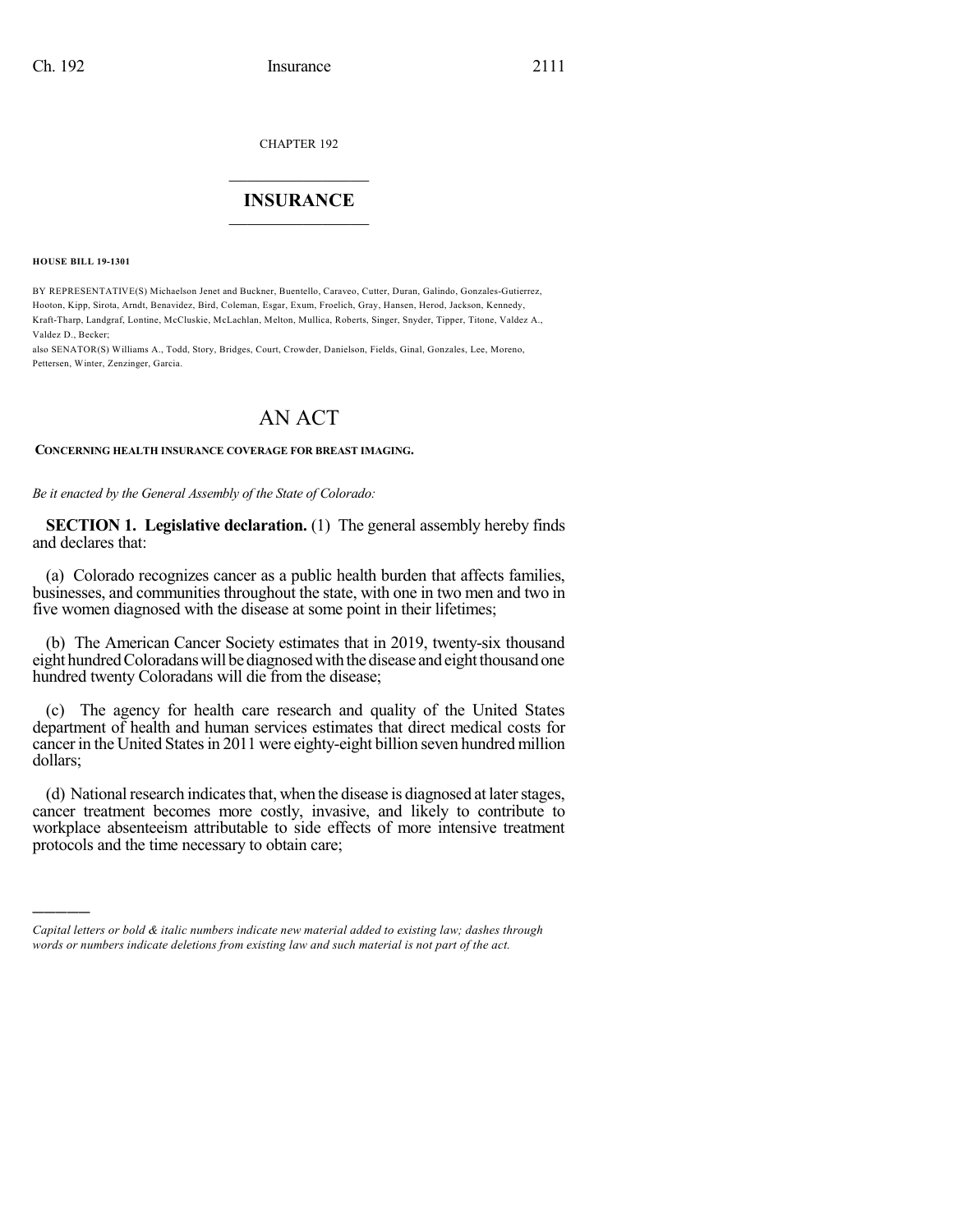(e) While cancer is not wholly preventable, when it is detected early, the likelihood of survival increases and expenses incurred by individuals, families, and the health care system are reduced;

(f) Advances in medical and scientific research have:

(I) Led to evidenced-based strategies to prevent some cancers, reducing the burden of the disease; and

(II) Diversified and increased the screening modalities that are available to identify each person's unique risk of cancer and corresponding recommended surveillance to detect the disease at its earliest stages;

(g) Current law requires health insurance plans to provide coverage for cancer screening to promote early detection of the disease; and

(h) Coloradans purchasing health insurance plans in this state should have the peace of mind of knowing that their policies include coverage for the most recent medical and scientific advances in cancer screening procedures that have been shown to increase early detection of cancer.

**SECTION 2.** In Colorado Revised Statutes, 10-16-104, **repeal** (18)(b)(III); and **add** (18)(b.5) and (18)(c)(III.5) as follows:

**10-16-104. Mandatory coverage provisions - definitions - rules.** (18) **Preventive health care services.** (b) The coverage required by this subsection (18) must include preventive health care services for the following, in accordance with the A or B recommendations of the task force for the particular preventive health care service:

 $(III)$   $(A)$  One breast cancer screening with mammography per year, covering the actual charge for the screening with mammography.

(B) (Deleted by amendment, L. 2013.)

(C) Benefits for preventive mammography screenings are determined on a calendar year or a contract year basis, which fact must be specified in the policy or contract. The preventive and diagnostic coverages provided pursuant to this subparagraph (III) do not diminish or limit diagnostic benefits otherwise allowable under a policy or contract. If the covered person receives more than one screening in a given calendar year or contract year, the other benefit provisions in the policy or contract apply with respect to the additional screenings.

(D) Notwithstanding the A or B recommendations of the task force, a policy or contract subject to this subsection (18) must cover an annual breast cancer screening with mammography for all individuals possessing at least one risk factor, including a family history of breast cancer, being forty years of age or older, or a genetic predisposition to breast cancer.

(b.5) (I) THE COVERAGE REQUIRED BY THIS SUBSECTION (18) MUST INCLUDE A PREVENTIVE BREAST CANCER SCREENING STUDY THAT IS WITHIN APPROPRIATE USE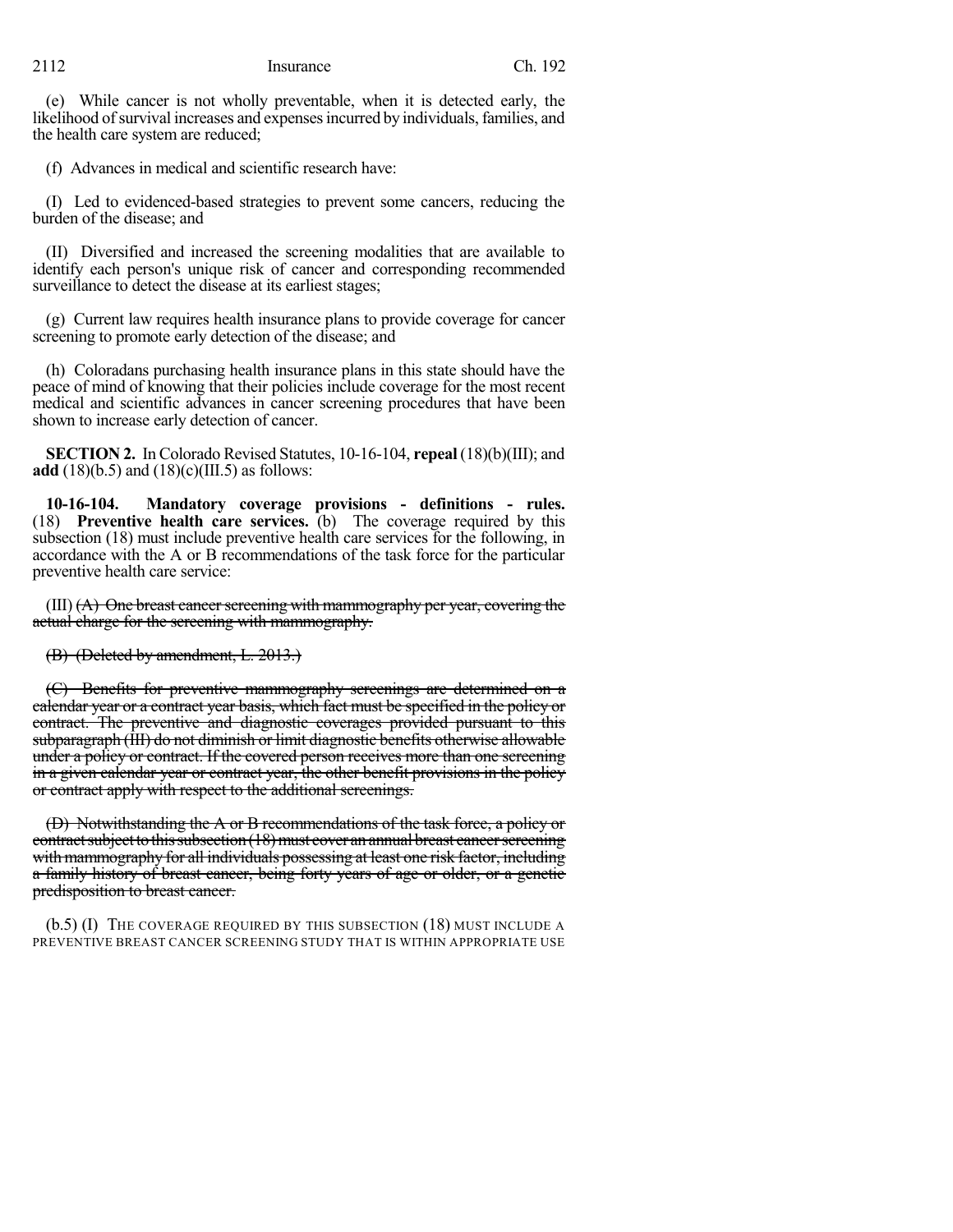## Ch. 192 Insurance 2113

GUIDELINES AS DETERMINED BY THE AMERICAN COLLEGE OF RADIOLOGY, THE NATIONAL COMPREHENSIVE CANCER NETWORK, OR THEIR SUCCESSOR ENTITIES, FOR THE ACTUAL COST OF AN ANNUAL BREAST CANCER SCREENING USING THE NONINVASIVE IMAGING MODALITY APPROPRIATE FOR THE COVERED PERSON'S BREAST HEALTH NEEDS, AS DETERMINED BY THE COVERED PERSON'S PROVIDER.

(II) (A) FOR ANY BREAST IMAGING PERFORMED AFTER THE BREAST CANCER SCREENING STUDY, WHETHER IT IS DIAGNOSTIC BREAST IMAGING FOR FURTHER EVALUATION OR SUPPLEMENTAL BREAST IMAGING WITHIN THE SAME CALENDAR YEAR BASED ON FACTORS INCLUDING A HIGH LIFETIME RISK FOR BREAST CANCER OR HIGH BREAST DENSITY,THE NONINVASIVE IMAGING MODALITY OR MODALITIES USED MUST BE THE SAME AS, OR COMPARABLE TO, THE MODALITY OR MODALITIES USED FOR THE BREAST CANCER SCREENING STUDY.

(B) IF THE NONINVASIVE IMAGING MODALITY IS RECOMMENDED BY THE COVERED PERSON'S PROVIDER AND THE BREAST IMAGING IS WITHIN APPROPRIATE USE GUIDELINES AS DETERMINED BY THE AMERICAN COLLEGE OF RADIOLOGY, THE NATIONAL COMPREHENSIVE CANCER NETWORK, OR THEIR SUCCESSOR ENTITIES, THE COVERED PERSON IS NOT RESPONSIBLE FOR ANY COST-SHARING AMOUNTS.

(C) IF THE COVERED PERSON RECEIVES MORE THAN ONE BREAST IMAGING THAT IS IN EXCESS OF WHAT IS RECOMMENDED BY THE AMERICAN COLLEGE OF RADIOLOGY, THE NATIONAL COMPREHENSIVE CANCER NETWORK, OR THEIR SUCCESSOR ENTITIES, IN A GIVEN CALENDAR YEAR OR CONTRACT YEAR, THE OTHER BENEFIT PROVISIONS IN THE POLICY OR CONTRACT APPLY WITH RESPECT TO THE ADDITIONAL BREAST IMAGING.

(III) BENEFITS FOR PREVENTIVE BREAST CANCER SCREENINGSTUDIES AND BREAST IMAGING ARE DETERMINED ON A CALENDAR YEAR OR A CONTRACT YEAR BASIS.THE PREVENTIVE AND DIAGNOSTIC COVERAGES PROVIDED PURSUANT TO THIS SUBSECTION (18)(b.5) DO NOT DIMINISH OR LIMIT DIAGNOSTIC BENEFITS OTHERWISE ALLOWABLE UNDER A POLICY OR CONTRACT.

(IV) NOTWITHSTANDING THE OTHER COVERAGE PROVISIONS OF THIS SUBSECTION (18)(b.5), A POLICY OR CONTRACT SUBJECT TO THIS SUBSECTION (18) MUST COVER AN ANNUAL BREAST CANCER SCREENING USING THE APPROPRIATE NONINVASIVE IMAGING MODALITY OR COMBINATION OF MODALITIES RECOGNIZED BY THE AMERICAN COLLEGE OF RADIOLOGY, THE NATIONAL COMPREHENSIVE CANCER NETWORK, OR THEIR SUCCESSOR ENTITIES, FOR ALL INDIVIDUALS POSSESSING AT LEAST ONE RISK FACTOR FOR BREAST CANCER, INCLUDING:

(A) A FAMILY HISTORY OF BREAST CANCER;

(B) BEING FORTY YEARS OF AGE OR OLDER; OR

(C) AN INCREASED LIFETIME RISK OF BREAST CANCER DETERMINED BY A RISK FACTOR MODEL SUCH AS TYRER-CUZICK, BRCAPRO, OR GAIL OR BY OR OTHER CLINICALLY APPROPRIATE RISK ASSESSMENT MODELS.

(c) For purposes of this subsection (18):